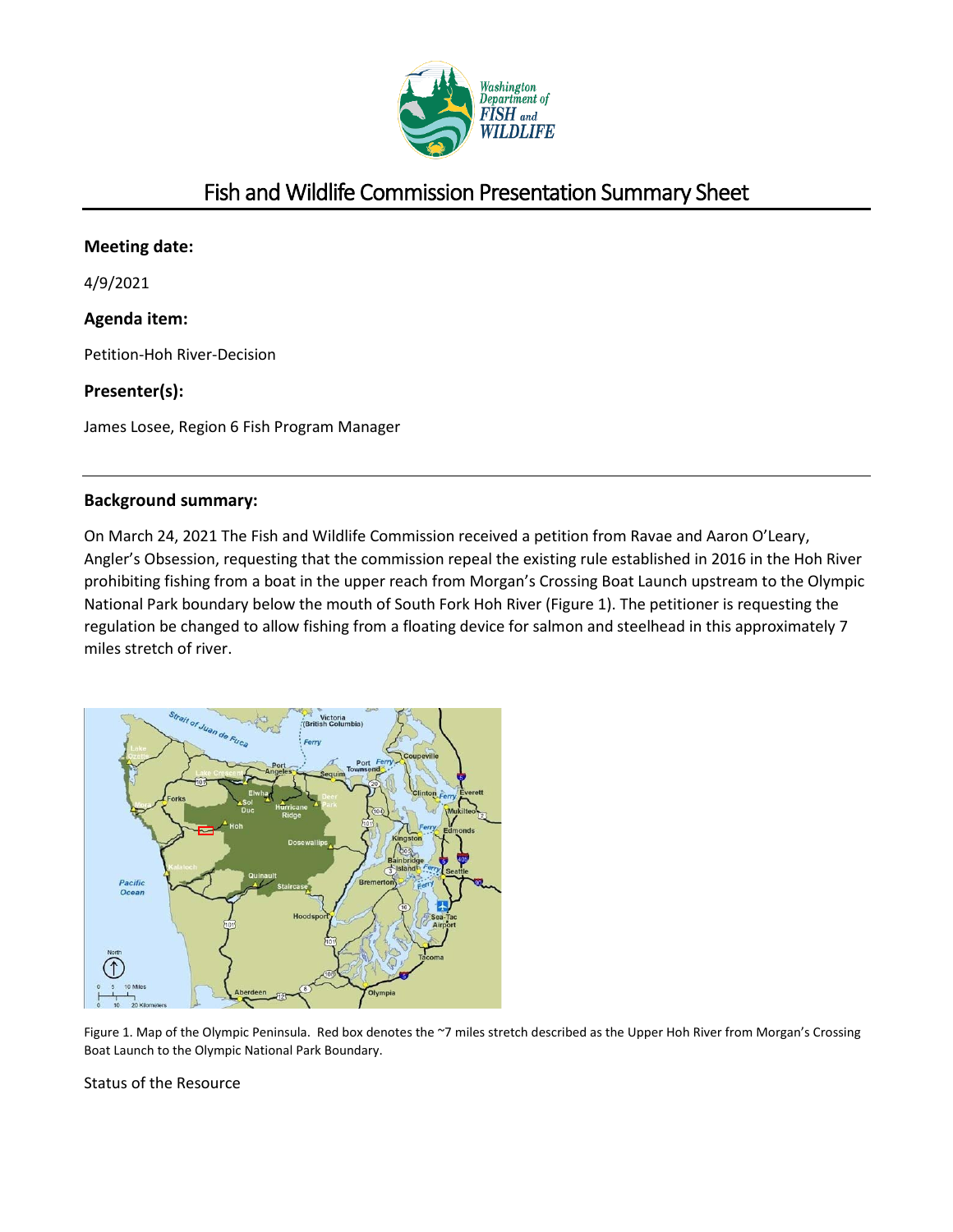The Hoh River supports wild steelhead and salmon populations that are all exhibiting declining trends in runsize in the last decade and some have a history of failing to meet their escapement goals (Figure 2). Salmon seasons have not taken place in this reach since 2001 however this area is important for spawning salmon therefore populations potentially affected by this petition include winter steelhead, spring Chinook, fall Chinook , fall coho and cutthroat trout.



Figure 2. Trends in Escapement (solid line) relative to escapement goals in the Hoh River for wild spring Chinook, fall Chinook, fall coho and winter steelhead. Fall coho are managed using an escapement goal range between 2000-5000.

#### Rational of Current Regulation

In 2015, the Department conducted a review of sportfishing regulations on the North Coast including creating an advisory group to maximize recreational opportunity while meeting the Legislative mandate (Appendix 1). This rule was changed as a result of one of the proposals that came from this advisory group. The North Coast Steelhead Advisory Group consisted of 13 members from the angling and conservation community and included five or more formal meetings and resulted in five formal proposals to the Commission. One of those was the proposal referenced above. Initially, the Hoh River proposal was to prohibit fishing from a floating device equipped with an internal combustion motor. After public comment including more than 672 written and 36 spoken in a public hearing, the staff recommendation was to amend the recommendation to prohibit fishing from a floating device and examine the pattern of use by different angler types to better understand the impact of this regulation. The Washington Department of Fish and Wildlife and the treaty tribes of the North Coast (Quileute, Hoh, and Quinault) share the responsibility of managing the fish resources and their respective fisheries to provide for spawning escapements that meet or exceed goals. At the time of adoption by the commission, WDFW and the comanagers had shared conservation concerns for salmon and steelhead in the Hoh river. The regulation was meant to help address these concerns and meet escapement goals while remaining within the State's share of the harvestable surplus of wild steelhead and salmon.

#### Analysis of Petition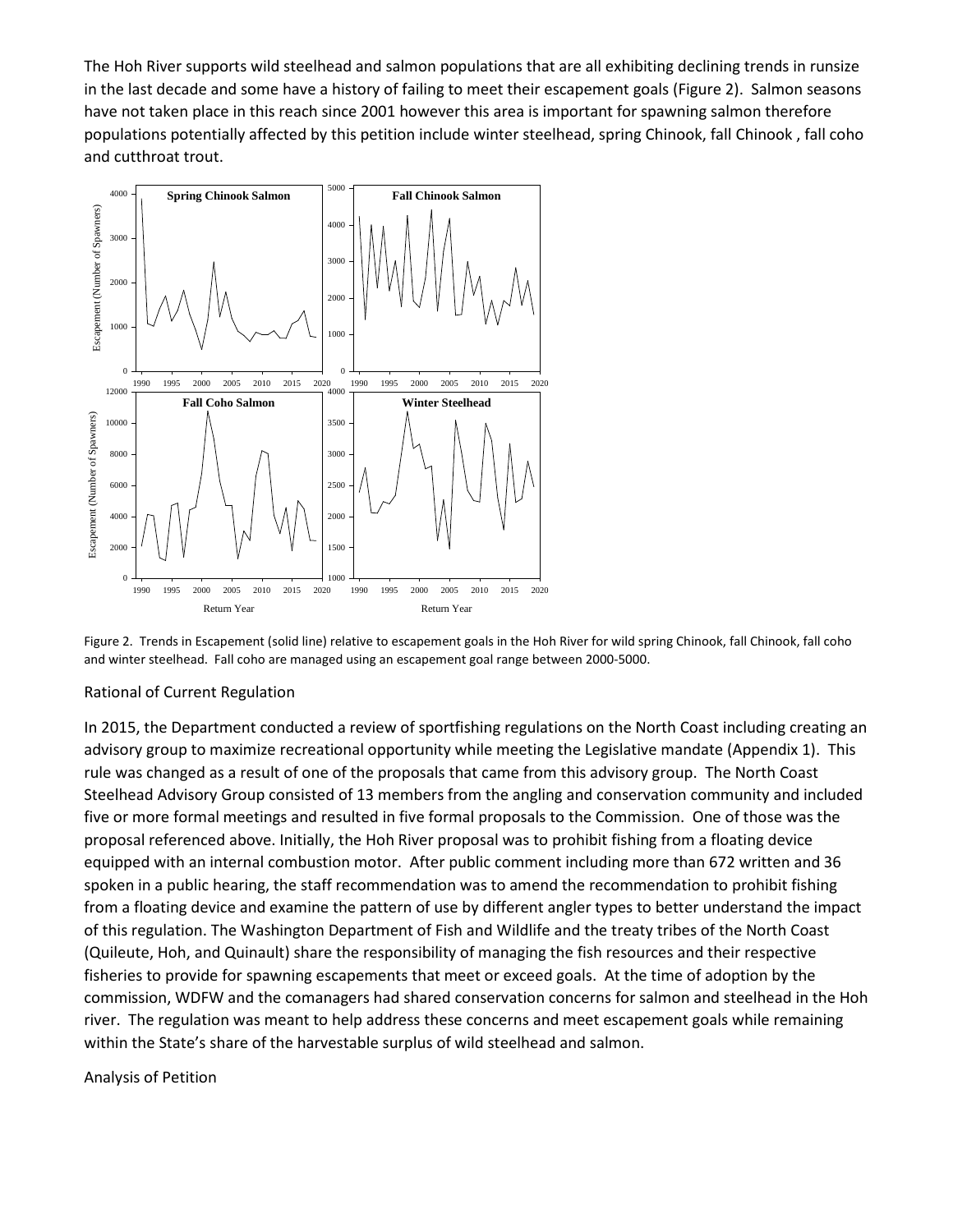As a result of these concerns, and in an effort to support diverse opportunities, the WDFW implemented this rule in 2016. Since adoption, WDFW has gathered information regarding the patterns of use of different angler types during the steelhead season. Analysis of creel monitoring suggests that anglers fishing from a boat encounter steelhead at a rate 2 to 5 times that of those fishing from shore (Figure 3). Given the documented high rate of encounters of wild steelhead from anglers fishing from a boat vs. those from shore, and the decreasing trend in runsize for Hoh River steelhead, allowing anglers to fish from a boat in this reach during the steelhead season would be expected to exacerbate already existing conservation challenges. If this rulemaking petition was approved, re-opening the stretch of the river to fishing from boats is likely to result in harvest beyond management goals. Such an overharvest could result in a subsequent closure of winter steelhead fishing in the Hoh River and increase concern from the Hoh Tribe associated with salmon during the trout season.

In the fall, this petition would increase opportunity for anglers in the Hoh river that prefer to fish for trout from a boat, which action could also be perceived as a conservation concern by the comanagers (referenced above) given the importance of this area to spawning salmon and steelhead during steelhead and gamefish fisheries. It is worth mentioning that the Hoh Tribe has recently requested that all fishing be closed in this area in all fisheries taking place in 2021 fishing season.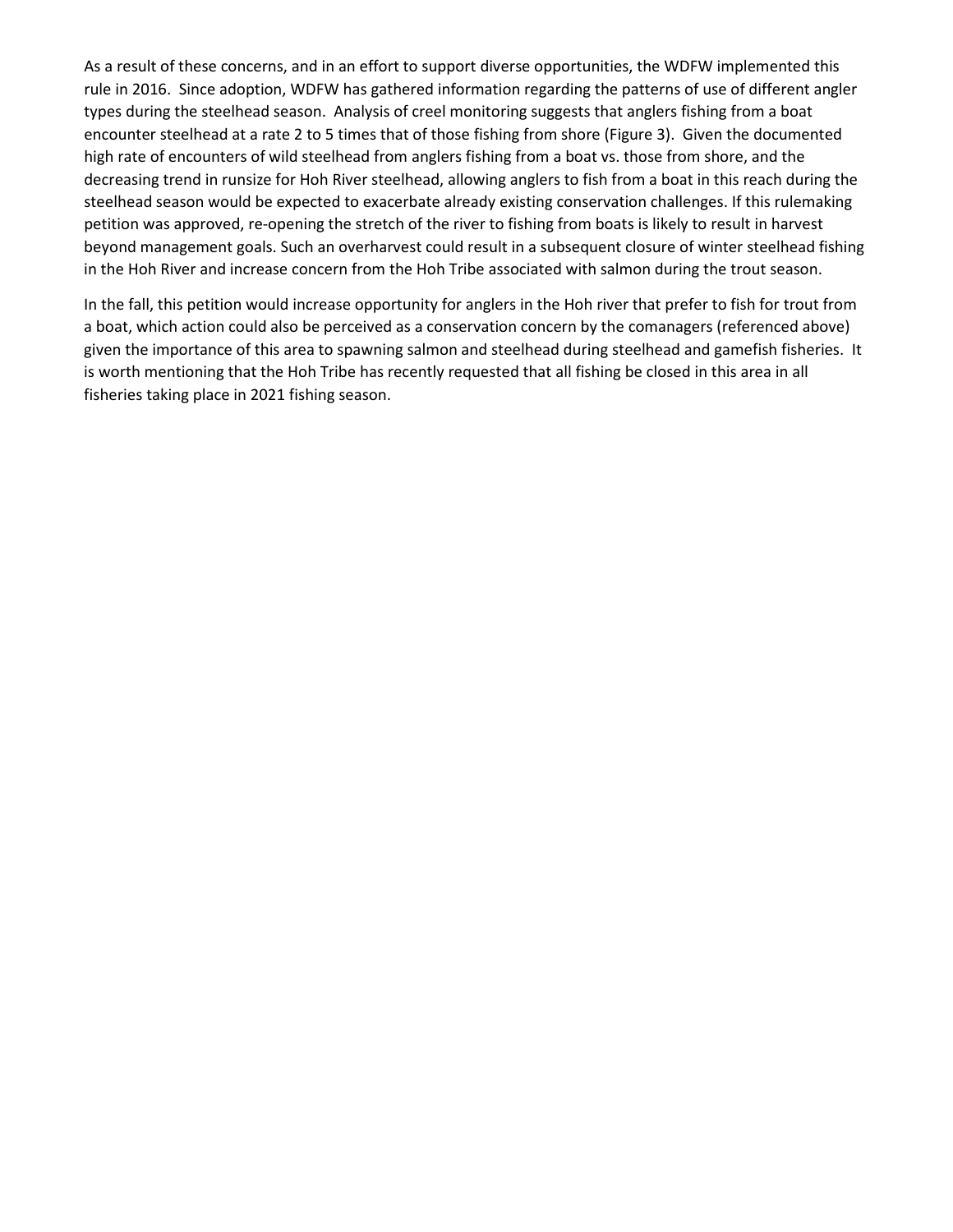

Figure 3. Comparison of wild steelhead catch for anglers fishing from boats (gray bars) vs. those from shore (white bars). Tiles on the left (a, b and c) represent differences in catch per unit effort (steelhead per angler) from boat vs. shore. Tiles on right (d, e, and f) represent total catch of anglers from boat vs. shore. The division between Upper Hoh River (c and f) and Lower Hoh River (b and e) is the boat launch at the Oxbow Campground just above the Highway 101 Bridge. Data collection and analysis was conducted by Washington Department of Fish and Wildlife in 2018, 2019 and 2020.

#### **Staff recommendation:**

Deny the petition. This recommendation is based on the work that was done by the North Coast Steelhead Advisory Group where this rule was designed, analysis of the effectiveness of this rule in reducing encounters on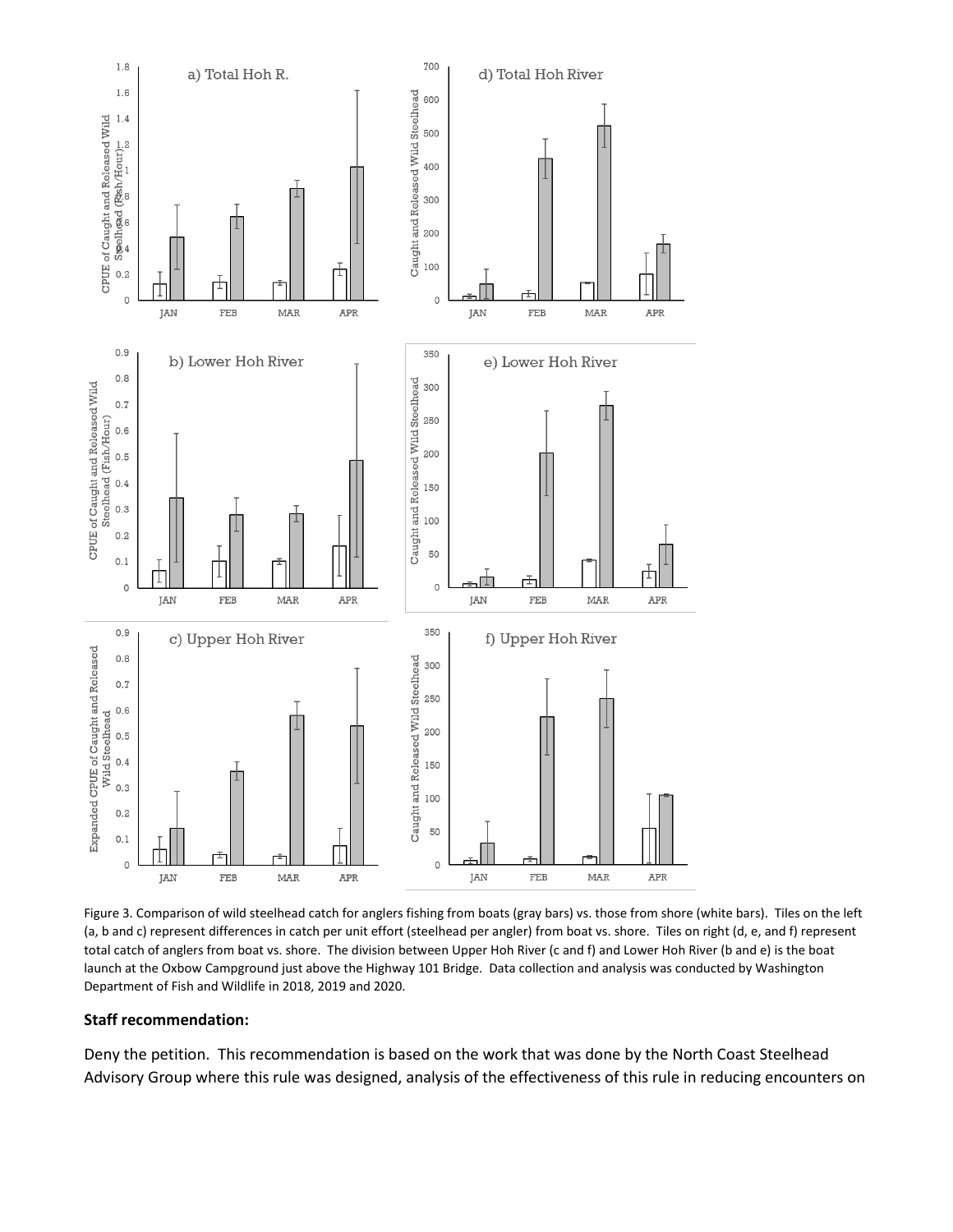wild populations of salmon and steelhead in the Hoh River and increased conservation concerns by WDFW and the comanagers since this rule was adopted.

# **Policy issue(s) and expected outcome:**

Pursuant to RCW 34.05.330 Should the Commission: A) Deny the petition in writing, stating the reasons for the denial, specifically addressing the concerns raised by the petitioner, and where appropriate, the alternative means it will address the concerns raised by the petitioner; Or- B) Initial rule making proceedings?

## **Fiscal impacts of agency implementation:**

None

## **Public involvement process used and what you learned:**

No public process has been conducted for this petition. However, this rule received over 700 public comments in 2016 through the Sport Fishing Rule Change process.

## **Action requested and/or proposed next steps:**

Deny the rule change. The adoption of the petition/rule would likely result in increased impact to wild populations of salmon and steelhead and may result in reduced fishing opportunity.

#### **Draft motion language:**

I move to deny the petition to change existing regulations on Morgan's Crossing Boat Launch upstream to the Olympic National Park boundary below the mouth of South Fork Hoh River to allow fishing from a boat.

Is there a "second"?

If so, then motion maker discusses bases for motion; other commissioners discuss views on motion; amendments, if any, proposed.

#### **Post decision communications plan:**

A letter will be sent to the petitioner regarding the outcome of the Commission's decision.

*Form revised 1-20-21*

#### **Appendix 1**

# **RCW [77.04.012](http://app.leg.wa.gov/RCW/default.aspx?cite=77.04.012)**

# **Mandate of department and commission.**

**Wildlife, fish, and shellfish are the property of the state. The commission, director, and the department shall preserve, protect, perpetuate, and manage the wildlife and food fish, game fish, and shellfish in state waters and offshore waters.**